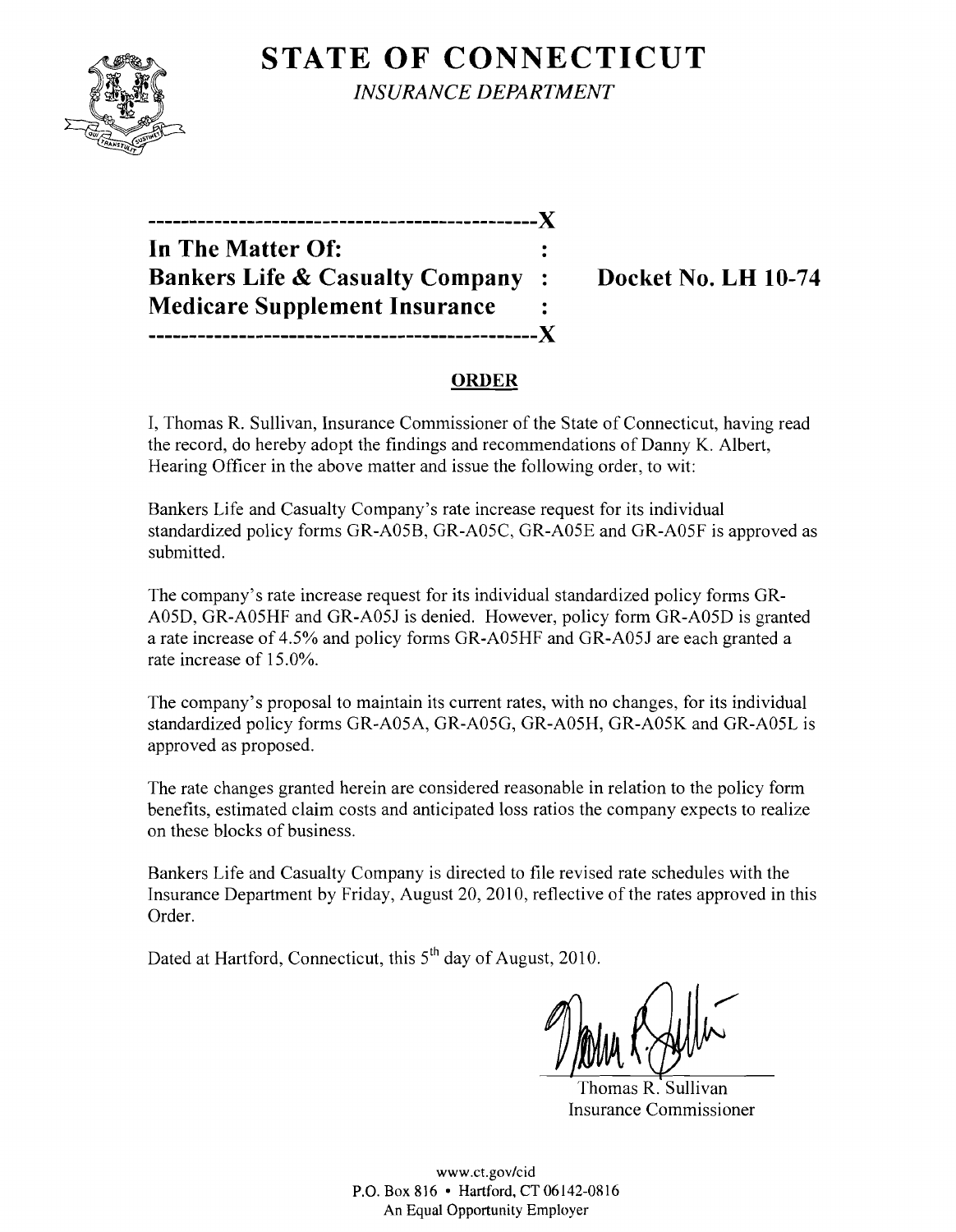

**STATE OF CONNECTICUT** 

*INSURANCE DEPARTMENT* 

**-----------------------------------------------)(** 

**In The Matter Of:**  Bankers Life & Casualty Company : Docket No. LH 10-74 **Medicare Supplement Insurance -----------------------------------------------)(** 

## **PROPOSED FINAL DECISION**

### 1. **INTRODUCTION**

The Insurance Commissioner of the State of Connecticut is empowered to review rates charged for individual and group Medicare supplement policies sold to any resident of this State who is eligible for Medicare. The source for this regulatory authority is contained in Chapter 700c and Section 38a-495a of the Connecticut General Statutes.

After due notice a hearing was held at the Insurance Department in Hartford on July 21, 2010 to consider whether or not the rate increase requested by Bankers Life and Casualty Company on its individual standardized Medicare supplement business should be approved.

No members from the general public attended the hearing.

No representative from Bankers Life and Casualty Company participated in the hearing.

The hearing was conducted in accordance with the requirements of Section 38a-474, Connecticut General Statutes, the Uniform Administrative Procedures Act, Chapter 54 of the Connecticut General Statutes, and the Insurance Department Rules of Practice, Section 38a-8-l et seq. of the Regulations of Connecticut State Agencies.

A Medicare supplement (or Medigap) policy is a private health insurance policy sold on an individual or group basis which provides benefits that are additional to the benefits provided by Medicare. For many years Medicare supplement policies have been highly regulated under both state and federal law to protect the interests of persons eligible for Medicare who depend on these policies to provide additional coverage for the costs of health care.

Effective December 1, 2005, Connecticut amended its program of standardized Medicare supplement policies in accordance with Section 38a-495a of the Connecticut General Statutes, and Sections 38a-495a-l through 38a-495a-2l of the Regulations of Connecticut Agencies. This program, which conforms to federal requirements, provides that all insurers offering Medicare supplement policies for sale in the state must offer the basic "core" package of benefits known as Plan A. Insurers may also offer anyone or more of eleven other plans (Plans B through L).

> www.ct.gov/cid P.O. Box 816 • Hartford. CT 06142-0816 An Equal Opportunity Employer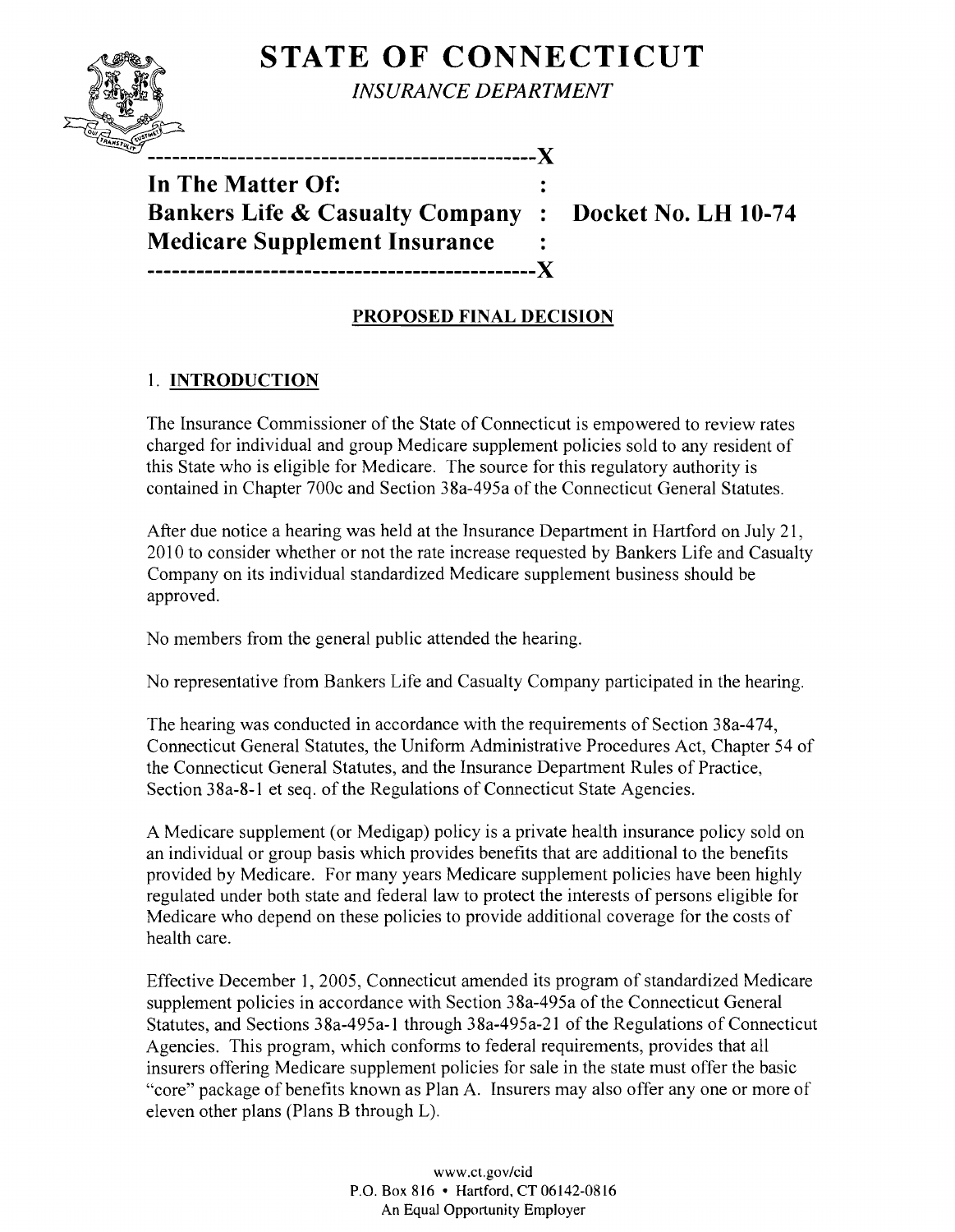Effective January 1,2006, in accordance with Section 38a-495c of the Connecticut General Statutes (as amended by Public Act 05-20) premiums for all Medicare supplement policies in the state must use community rating. Rates for Plans A through L must be computed without regard to age, gender, previous claims history or the medical condition of any person covered by a Medicare supplement policy or certificate.

The statute provides that coverage under Plan A through L may not be denied on the basis of age, gender, previous claims history or the medical condition of any covered person. Insurers may exclude benefits for losses incurred within six months from the effective date of coverage based on a pre-existing condition.

Effective October 1, 1998, carriers that offer Plan B or Plan C must make these plans as well as Plan A, available to all persons eligible for Medicare by reason of disability.

Insurers must also make the necessary arrangements to receive notice of all claims paid by Medicare for their insureds so that supplemental benefits can be computed and paid without requiring insureds to file claim forms for such benefits. This process of direct notice and automatic claims payment is commonly referred to as "piggybacking" or "crossover".

Sections 38a-495 and 38a-522 of the Connecticut General Statutes, and Section 38a-495a-l0 ofthe Regulations of Connecticut Agencies, state that individual and group Medicare supplement policies must have anticipated loss ratios of 65% and 75%, respectively. Under Sections 38a-495-7 and 38a-495a-10 of the Regulations of Connecticut Agencies, filings for rate increases must demonstrate that actual and expected losses in relation to premiums meet these standards, and anticipated loss ratios for the entire future period for which the requested premiums are calculated to provide coverage must be expected to equal or exceed the appropriate loss ratio standard.

Section 38a-473 of the Connecticut General Statutes provides that no insurer may incorporate in its rates for Medicare supplement policies factors for expenses that exceed 150% of the average expense ratio for that insurer's entire written premium for all lines of health insurance for the previous calendar year.

### **II. FINDING OF FACT**

After reviewing the exhibits entered into the record of this proceeding, the testimony of the witnesses, and utilizing the experience, technical competence and specialized knowledge of the Insurance Department, the undersigned makes the following findings of fact:

1. Bankers Life and Casualty submitted rate increase proposals for the following Medicare supplement policy forms:

Individual Standardized Policy Forms GR-A05A through GR-A05L

- 2. The proposed rates for these policy forms are expected to satisfy the Connecticut regulatory loss ratio requirement of 65%.
- 3. The proposed rates are intended to be effective through year-end 2011.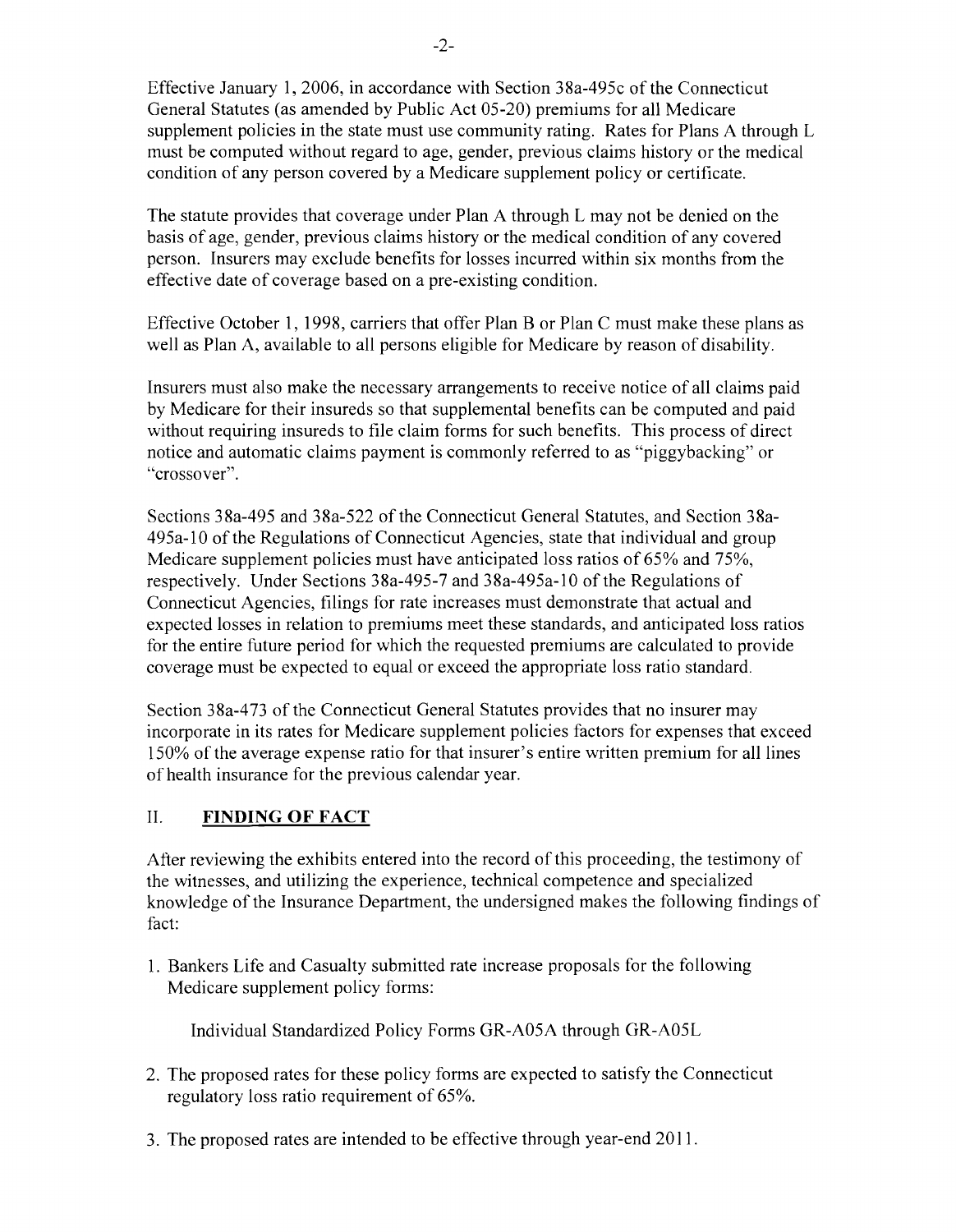- 4. Bankers certified that their expense factors are in compliance with Section 38a-473,  $C.G.S.$ .
- 5. The company is complying with subsection (e) of section 38a-495c, C.G.S., relative to the automatic claim-processing requirement (crossover/piggybacking).
- 6. Bankers Life and Casualty has requested the following rate increases for these forms:

| Plan   | Rate Increase |
|--------|---------------|
| B      | 15.0%         |
| C      | 4.5%          |
| D      | 7.5%          |
| E      | 11.0%         |
| F      | 3.5%          |
| High F | 30.0%         |
|        | 30.0%         |

Bankers' is also requesting no rate increase for Plans A, G, H, K and L.

- 7. The last rate increase approved for these forms ranged from 4.5% to 20.0%, effective 1/1/10.
- 8. The following are in-force counts on a nationwide basis as well as Connecticut specific as of  $3/31/10$  by plan:

| Connecticut | Nationwide |
|-------------|------------|
| 3           | 101        |
| 10          | 739        |
| 21          | 4,052      |
| 18          | 2,085      |
| 274         | 4,198      |
| 45          | 6,974      |
| 1,899       | 3,813      |
| 61          | 656        |
|             | 2          |
| 282         | 23,591     |
| 33          | 464        |
| 47          | 1,363      |
| 2,694       | 48,038     |
|             |            |

9. The 2007, 2008, 2009 and inception-to-date loss ratios on a nationwide basis, by plan, are as follows:

| Plan | 2007  | 2008  | 2009  | Inception |
|------|-------|-------|-------|-----------|
| A    | 60.0% | 52.6% | 54.2% | 80.0%     |
| B    | 82.2% | 68.3% | 66.7% | 72.1%     |
| C    | 62.5% | 62.4% | 63.1% | 72.6%     |
| D    | 69.3% | 72.9% | 75.7% | 72.7%     |
| E    | 68.0% | 71.5% | 69.2% | 71.5%     |
| F    | 64.8% | 65.5% | 63.3% | 65.1%     |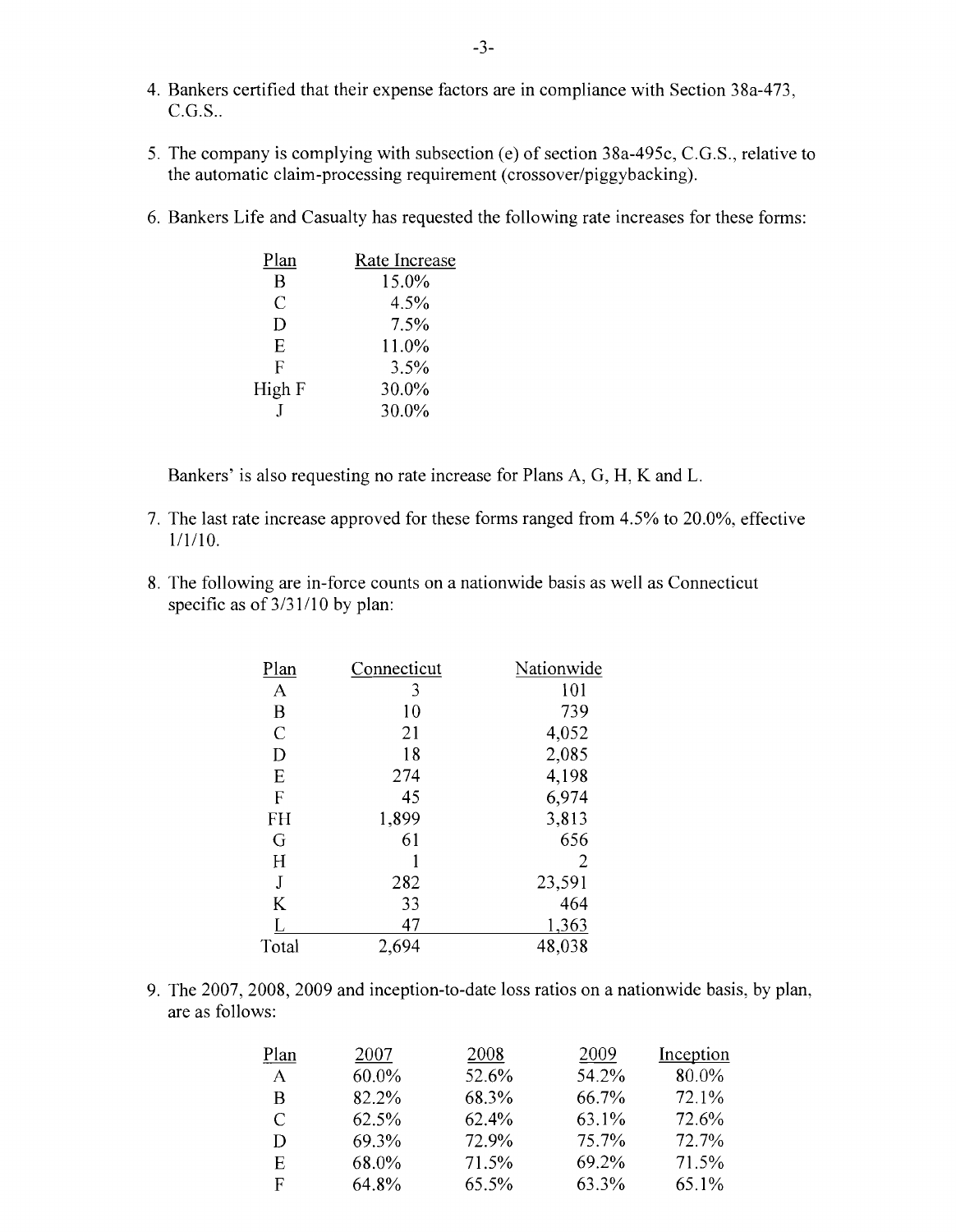| FH    | 70.7% | 74.6% | 76.3%   | 54.5%    |
|-------|-------|-------|---------|----------|
| G     | 59.5% | 59.0% | 56.5%   | 68.3%    |
| H     | 48.5% | 29.8% | $7.7\%$ | 100.0%   |
|       | 72.9% | 72.3% | 71.9%   | 71.8%    |
| K     | 56.0% | 63.1% | 57.1%   | 56.4%    |
|       | 65.8% | 62.8% | 71.1%   | 66.3%    |
| Total | 66.6% | 68.0% | 68.0%   | $70.1\%$ |

10. The 2007, 2008, 2009 and inception-to-date loss ratios for Connecticut, by plan, are as follows:

| Plan         | 2007   | 2008   | 2009    | Inception |
|--------------|--------|--------|---------|-----------|
| A            | 166.3% | 153.7% | 130.5%  | 258.2%    |
| Β            | 196.8% | 146.7% | 104.1%  | 150.3%    |
| C            | 115.9% | 106.6% | 103.0%  | 78.8%     |
| D            | 40.9%  | 52.5%  | 73.5%   | 69.3%     |
| Ε            | 73.0%  | 60.2%  | 61.4%   | 81.2%     |
| $\mathbf{F}$ | 53.5%  | 55.8%  | 60.7%   | 69.5%     |
| <b>FH</b>    | 83.3%  | 100.8% | 101.0%  | 76.7%     |
| G            | 54.9%  | 58.4%  | 54.8%   | 73.8%     |
| H            | 8.8%   | 10.7%  | $2.0\%$ | 64.9%     |
| J            | 103.6% | 91.1%  | 81.6%   | 93.0%     |
| K            | 31.8%  | 106.3% | 169.0%  | 64.1%     |
| L            | 46.0%  | 63.2%  | 53.0%   | 52.4%     |
| Total        | 77.6%  | 76.3%  | 76.4%   | 80.0%     |
|              |        |        |         |           |

- 11. These forms are marketed through Bankers Life & Casualty's licensed agents and brokers.
- 12. Plan A, B, and C are made available to disabled Medicare beneficiaries.
- 13. Bankers Life and Casualty's 2010 Medicare supplement rate filing proposal is in compliance with the requirements of regulation  $38a-474$  as it applies to the contents of the rate submission as well as the actuarial memorandum.

#### **III.** RECOMMENDATION

Below is a summary of proposed and recommended rate increases for these forms:

| Plan          | Proposed | Recommend |
|---------------|----------|-----------|
| B             | 15.0%    | 15.0%     |
| $\mathcal{C}$ | 4.5%     | 4.5%      |
| D             | 7.5%     | 4.5%      |
| E             | 11.0%    | 11.0%     |
| F             | 3.5%     | 3.5%      |
| High F        | 30.0%    | 15.0%     |
|               | 30.0%    | 15.0%     |
|               |          |           |

Recommend no increases for Plans A, G, H, K and L as requested.

 $-4-$